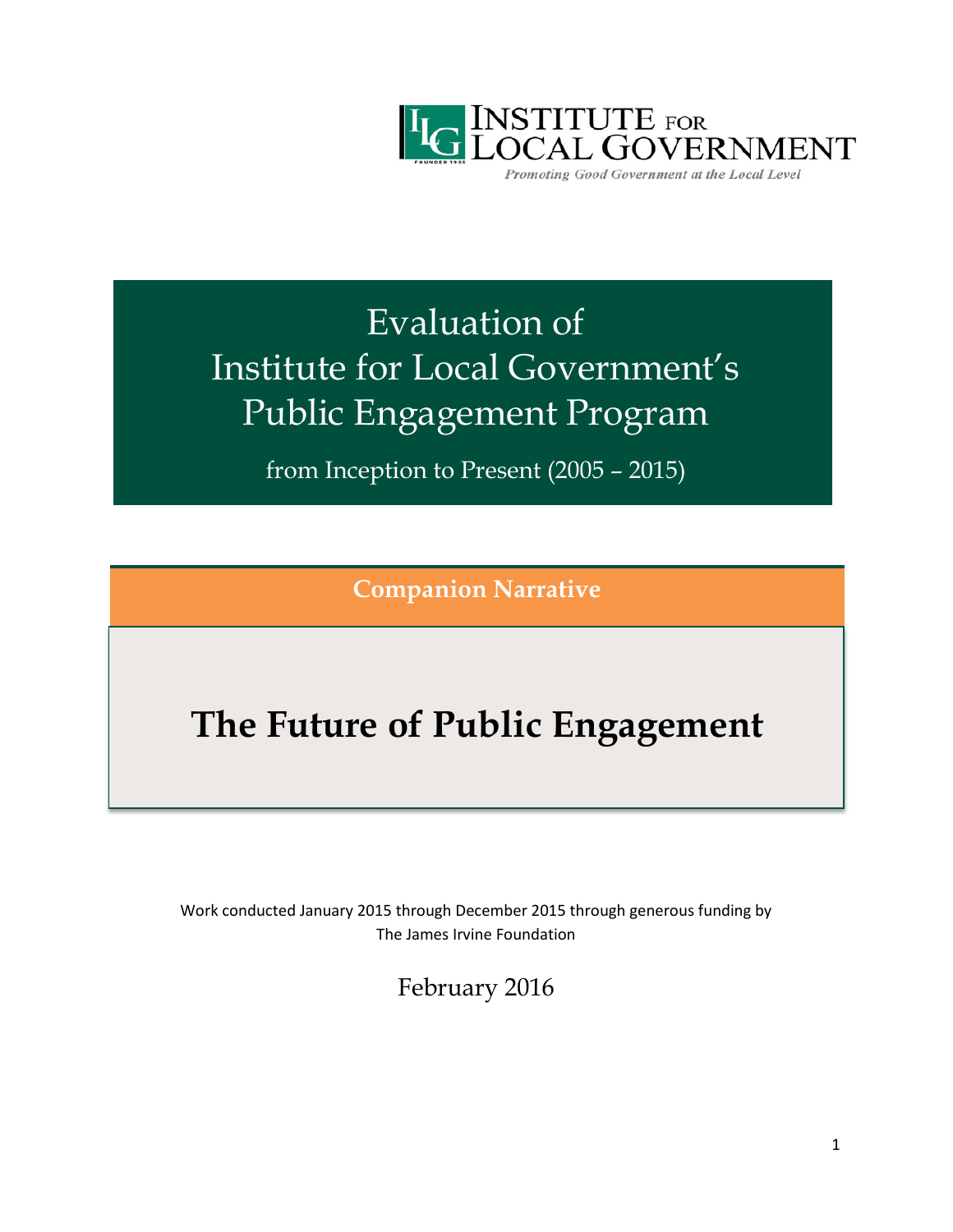The Institute for Local Government (ILG) is the 501(c)3 research and education affiliate of the League of California Cities (League), the California State Association of Counties (CSAC) and the California Special Districts Association (CSDA). ILG promotes good government at the local level with practical, impartial and easy-to-use resources for California communities.

> The Institute's program areas include: Public Engagement Collaboration and Partnerships Ethics and Transparency Sustainable Communities Local Government Basics

#### **ILG Public Engagement Program**

The Program was originally established as the Collaborative Governance Initiative in 2005. Terry Amsler was the Director of the Program from 2005 to 2013. Amsler was with the Program through March 2015.

The overarching goal of the ILG Public Engagement (PE) program is to imbed effective and inclusive public engagement practices that encourage data-driven and representative local decision-making. To achieve this we:

- Encourage the experimentation and use of public engagement tools and strategies in local communities by elected officials, staff and residents; and
- Foster greater inclusion of those frequently under-represented in local public engagement efforts through more responsive and targeted processes and cross-sector partnerships.

As used throughout this report, public engagement is defined as:

"*A broad range of methods through which members of the public become more informed about and/or influence public decisions*."

### **Project Staffing**

Program Manager: Sarah Rubin, srubin@ca-ilg.org, 916.658.8263; Program Coordinator: Christal Love Lazard; Communications Manager: Melissa Kuehne, mkuehne@ca-ilg.org, 916.658.8202; Public Engagement Program Resource Inventory conducted by: Madeline Henry.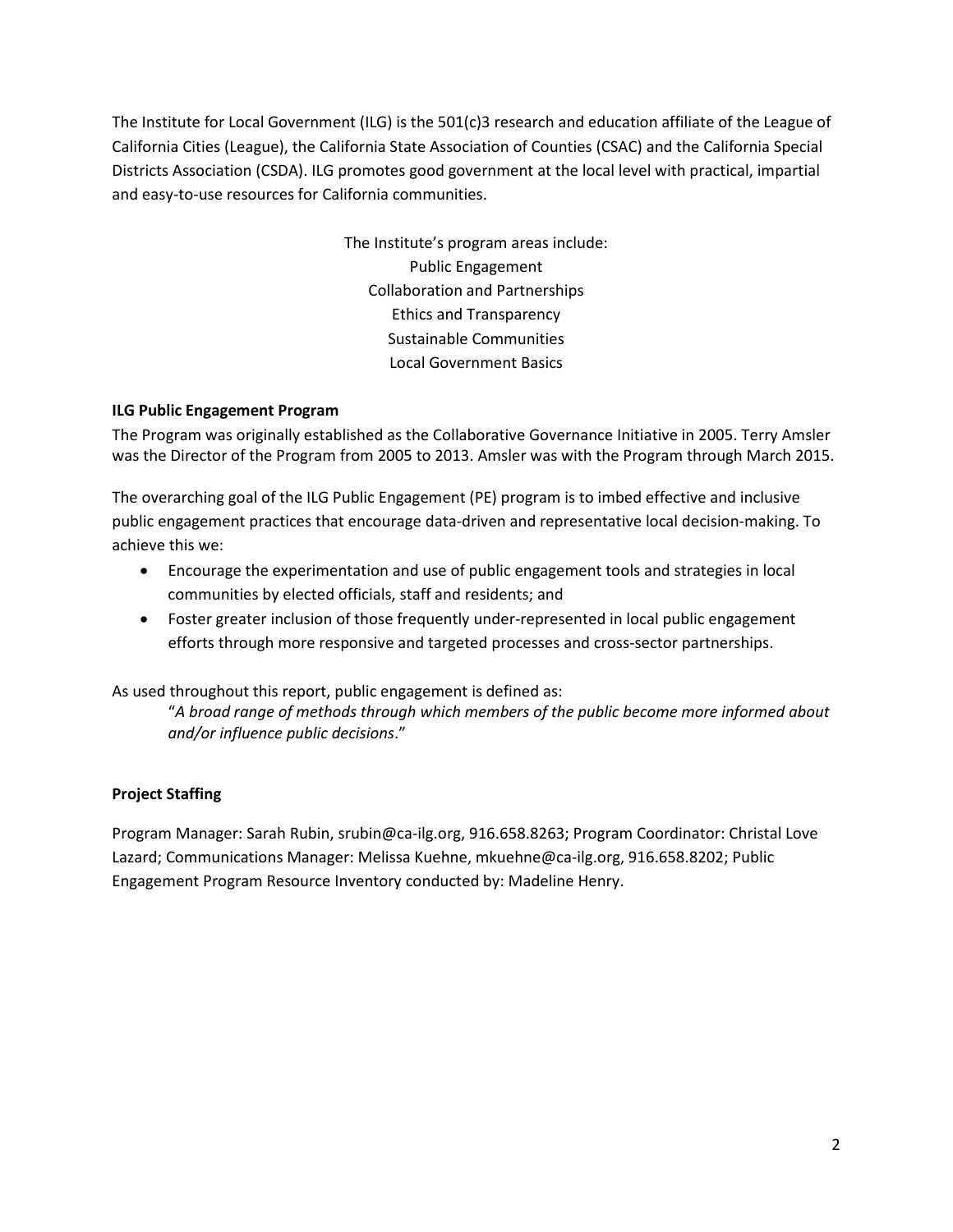## **Table of Contents**

| <b>Findings: Suggested Future Work for the ILG Public Engagement</b> |  |
|----------------------------------------------------------------------|--|
|                                                                      |  |
|                                                                      |  |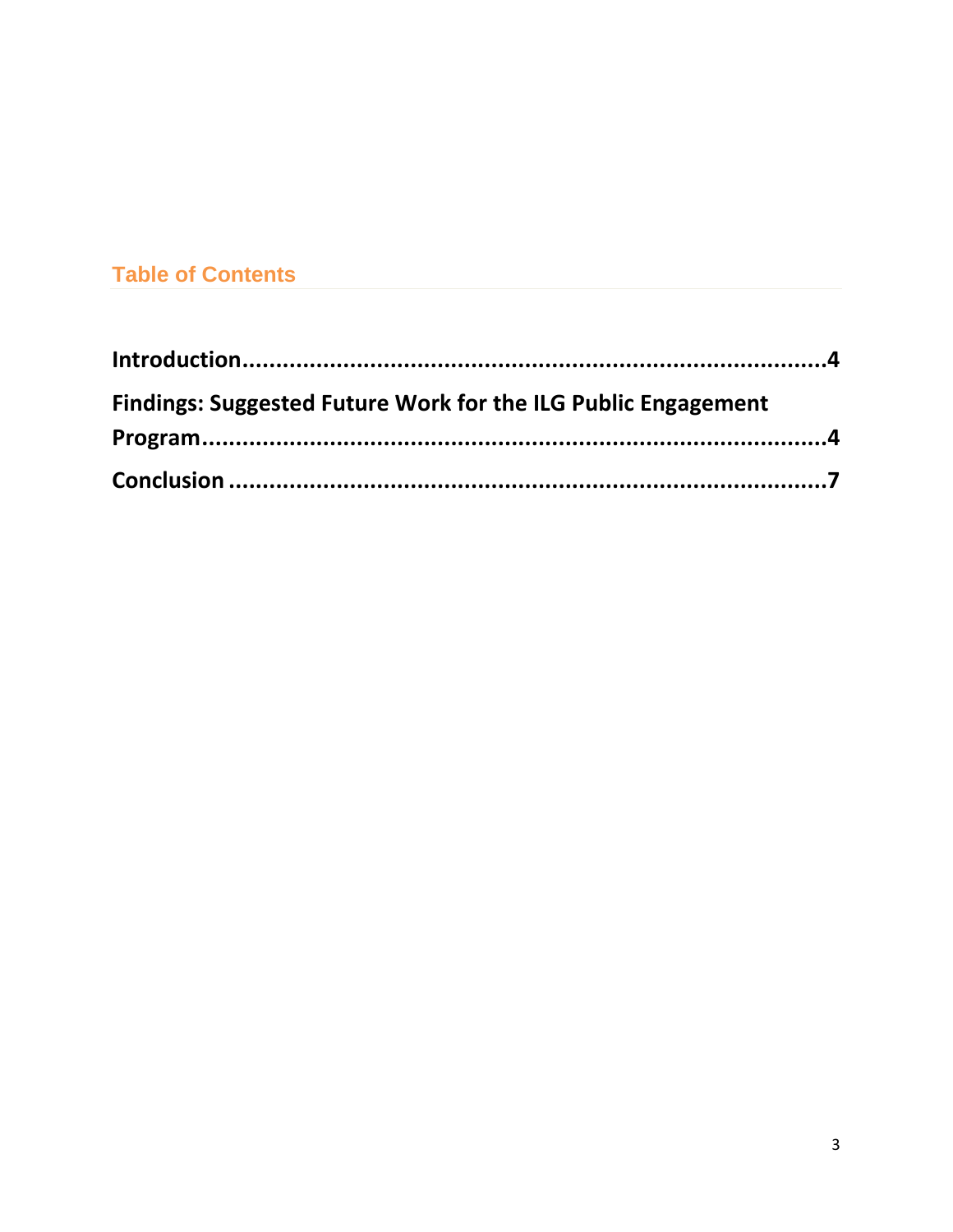## <span id="page-3-0"></span>**Introduction**

This narrative report details the efforts of the Institute for Local Government's (ILG) Public Engagement Program evaluation effort conducted in 2015. The major undertaking, with generous support from The James Irvine Foundation (JIF), was a comprehensive evaluation of the ILG's Public Engagement (PE) Program from its inception in 2005 to present (2015). The effort was executed in collaboration with evaluation consultants Deb Marois, MS, of Converge CRT and Adele James, MA, CPC, of Adele James Consulting. The Institute's Public Engagement Program intern Madeline Henry and Converge CRT intern Vikram Ravi and data analyst Gwyn Pasquale made invaluable contributions. Marios and James' final report entitled, *A Spectrum of Impact: Ten Years of Moving the Needle on Local Government Public Engagement in California* was submitted to the JIF January 31, 2016.

The companion infographic "Future of Public Engagement Work" can be viewed at [www.ca](http://www.ca-ilg.org/PE2015Evaluation)[ilg.org/PE2015Evaluation.](http://www.ca-ilg.org/PE2015Evaluation) The infographic summarizes the potential "next steps" for ILG's Public Engagement Program.

## <span id="page-3-1"></span>**Findings: Suggested Future Work for the ILG Public Engagement Program**

The ten area for potential future focus of ILG's Public Engagement Program, per Evaluation Consultants James & Marois, are detailed as follows:

*Maximize relationships with parent organizations to achieve shared goals*

- a. Enhance collaboration to better inform local officials about The Institute programs and resources
- b. Design and convene professional development sessions to address common priorities that cut across jurisdictions/organizations and to share best practices and how to's
- c. Develop case studies that focus on county and special district public engagement
- d. Offer consistent training at League, CSAC, CSDA conferences/events
- e. Increase The Institute promotion through parent organization communication channels
- f. Undertake new research on topics of interest to parent organizations including tracking public engagement mandates

*Increase in-person outreach to discover local government needs and how the Institute can assist*

- a. Schedule 1-on-1 meetings with board chairs, CAOs, and city managers
- b. Attend regional meetings, e.g. Regional CAO meetings

*Establish new cross-sector partnerships to expand effective public engagement practices*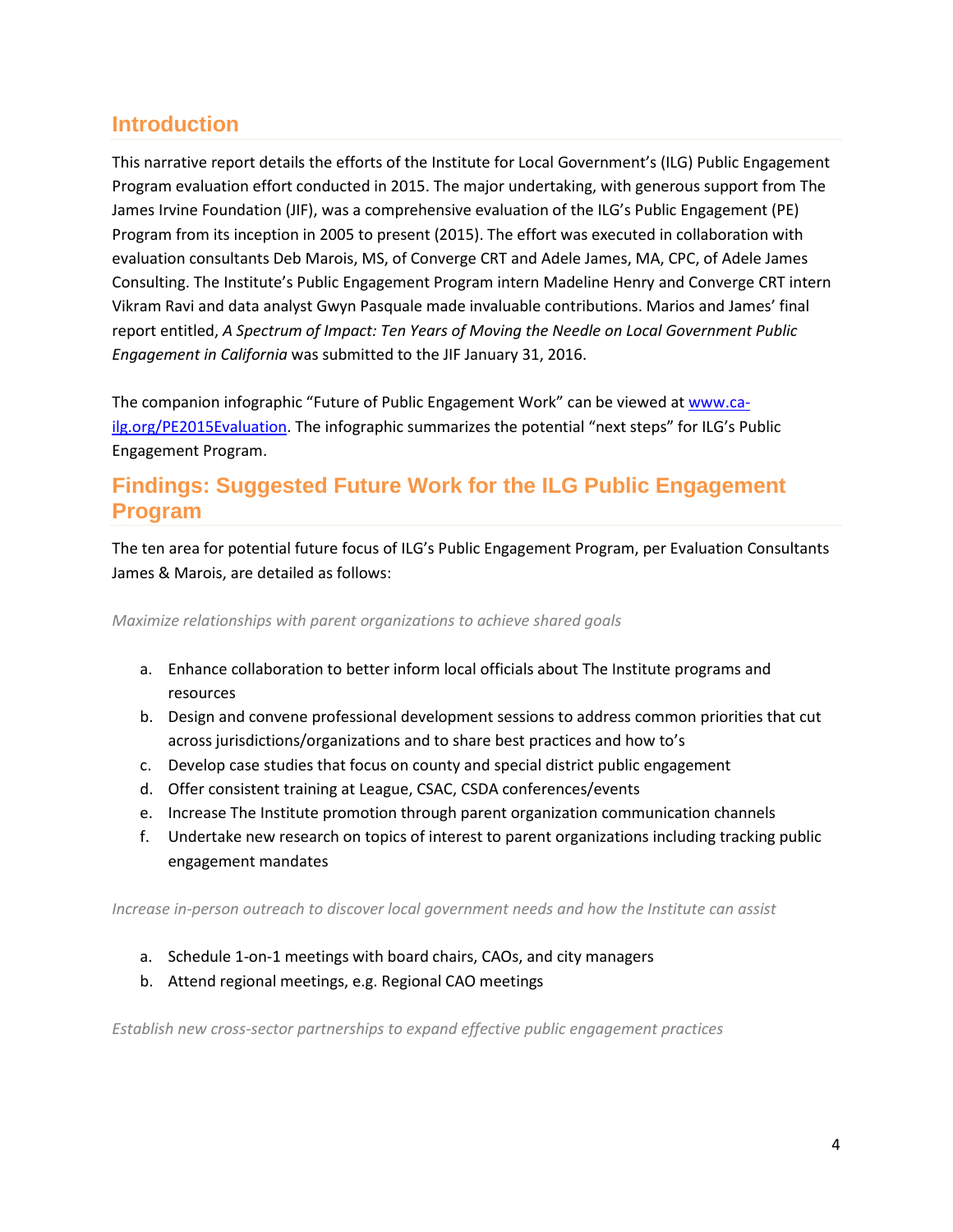- a. Partner with universities to train new leaders and continue "cultural shift" towards effective, inclusive public engagement
- b. Develop a structured, intentional, statewide public engagement learning community
- c. Enhance accessibility/relevance of educational materials for CBOs to equip them with resources to effectively advocate for robust public engagement practices
- d. Partner with CBOs and associations to extend reach to new audiences and develop more effective engagement strategies and practices, e.g., advocacy, grassroots, social justice, criminal justice and ethnic groups integrating public engagement in accessible social settings (such as parent cafes, farmer's markets, parks)
- e. Explore opportunities to coordinate with JIF's Advancing Democracy in California initiative for maximum synergy among existing efforts

*Move towards more consultative role with local government*

- a. Conduct internal assessments to improve public engagement practices
- b. Offer structured meetings and peer mentor networks for public officials to explore public engagement practices, ask candid questions and learn in a safe space
	- a. Partner with Davenport Institute to train newly elected officials with focus on mentoring, peer-to-peer learning and networks
- c. Package services with demographers to meet California Voting Rights Act requirements
- d. Assist with crisis prevention and resolution of difficult issues such as litigation, corruption, bankruptcy, and conflict
- e. Strategically deploy Public Engagement Champions and trained non-partisan consultants to assist local government with public engagement efforts

*Increase promotion and distribution of Public Engagement Program messages and projects*

- a. Identify intended audience for content
- b. Employ regular, targeted dissemination utilizing professional networks
- c. Make it easy to cut through the information "clutter" and static
	- a. Blast short, weekly newsletters with features/provocative questions that highlight new programs, research, case studies and link to The Institute's resources
	- b. Automatic subscriptions to The Institute's newsletter following training, webinars
	- c. Increase social media use/reach by connecting virtually with cities, associations
- d. Use video to enhance outreach and engagement across multiple topics
- e. Offer a clearinghouse of ideas with improved website navigability
	- a. Create shorter, more user-friendly summaries
	- b. Revamp most popular/needed topic areas based on data/input
- f. Explore partnering with ethnic media and CBOs for public engagement promotion and education, e.g., Univision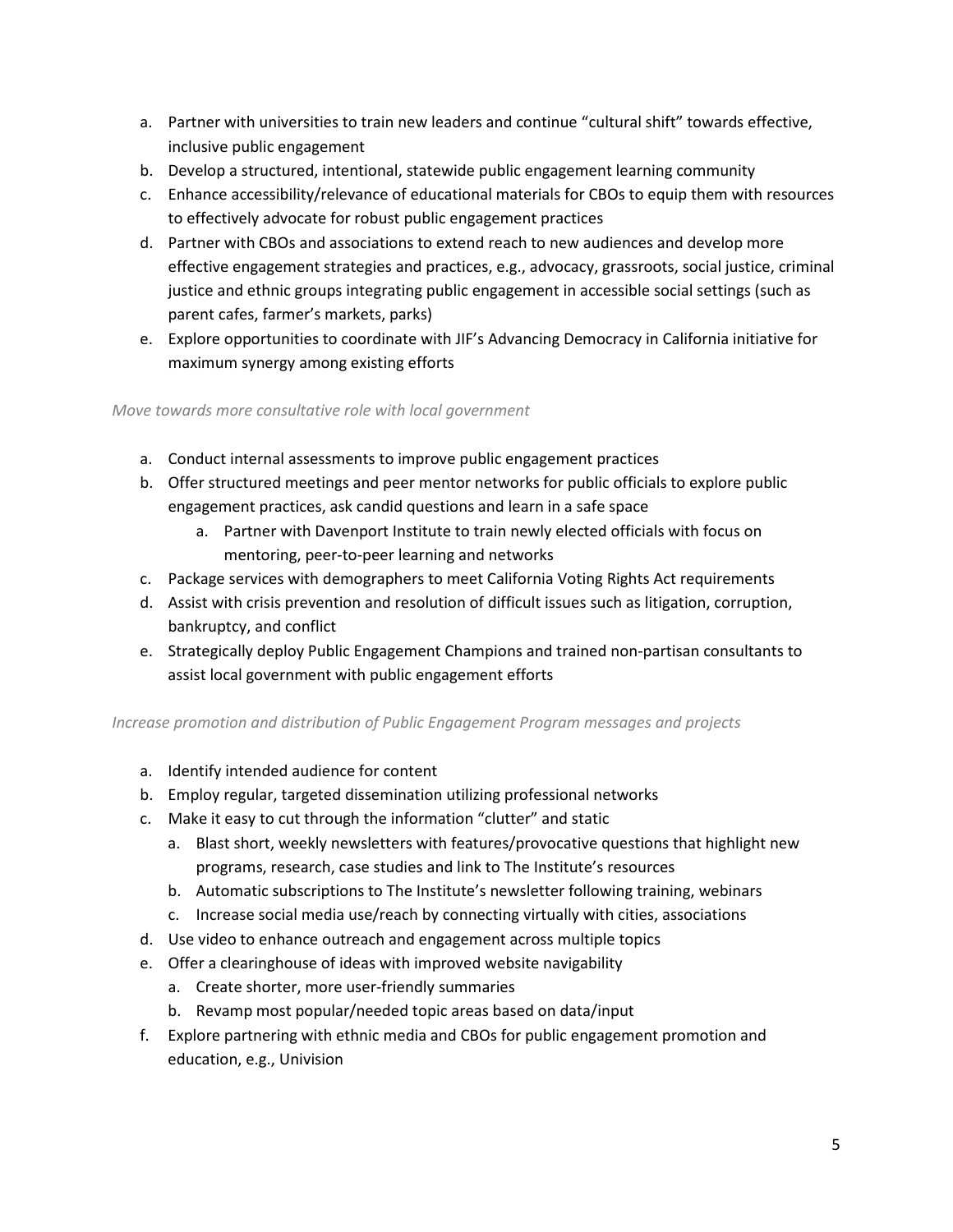- g. Increase public relations and marketing efforts through strategic communications and targeted outreach, for example by increasing media attention via press releases, news articles, and/or Op-Eds and partnering with entities such as:
	- a. Associations: CA Transit Association, Public Relations Society
	- b. Regional groups: COGS, Self-Help Counties Coalition
	- c. Magazines: Public Management, Governing

#### *Expand public engagement program training and develop new tools*

- a. Train staff of as well as elected officials, and community members in effective public engagement
- b. Host webinars as cost effective means of reaching local governments
- c. Recommend best technology tools for public engagement
- d. Develop more public engagement resources including:
	- a. Testimonials of successful public engagement
	- b. TED Talks-style web-based videos
	- c. Best practices tip sheets and step-by-step "how to's" for avoiding pitfalls
	- d. Tool kits for emerging issues with shorter more user-friendly educational materials
	- e. Interactive products branded specifically as a resource for public agencies
- **e.** Train non-partisan consultants to work with municipalities

*Embed public engagement practices in local government*

- a. Clearly define public engagement as distinguished from public information
- b. Work with city clerks (or other "gatekeepers") to distribute public engagement materials to candidates, newly elected and appointed officials – frame as leadership skill
- c. Design a compelling package for newly electeds to help them think creatively about their new duties related to public engagement, answer FAQs and demonstrate how public engagement translates into better, more responsive government
- d. Target staff for education given their role/function in implementing public engagement
- e. Build a case for embedding public engagement through collaboration with public engagement managers to support their role and document lessons learned. Partner with Santa Rosa, Morgan Hill
- f. Establish Public Engagement Commissions to support accountability for relationship building and communication
- g. Establish Public Engagement Awards Program: Create a recognition program to highlight successful public engagement efforts

*Establish rigorous internal agency-wide evaluation systems*

a. Centralized systems to track and evaluate *all* The Institute publications - not just by program